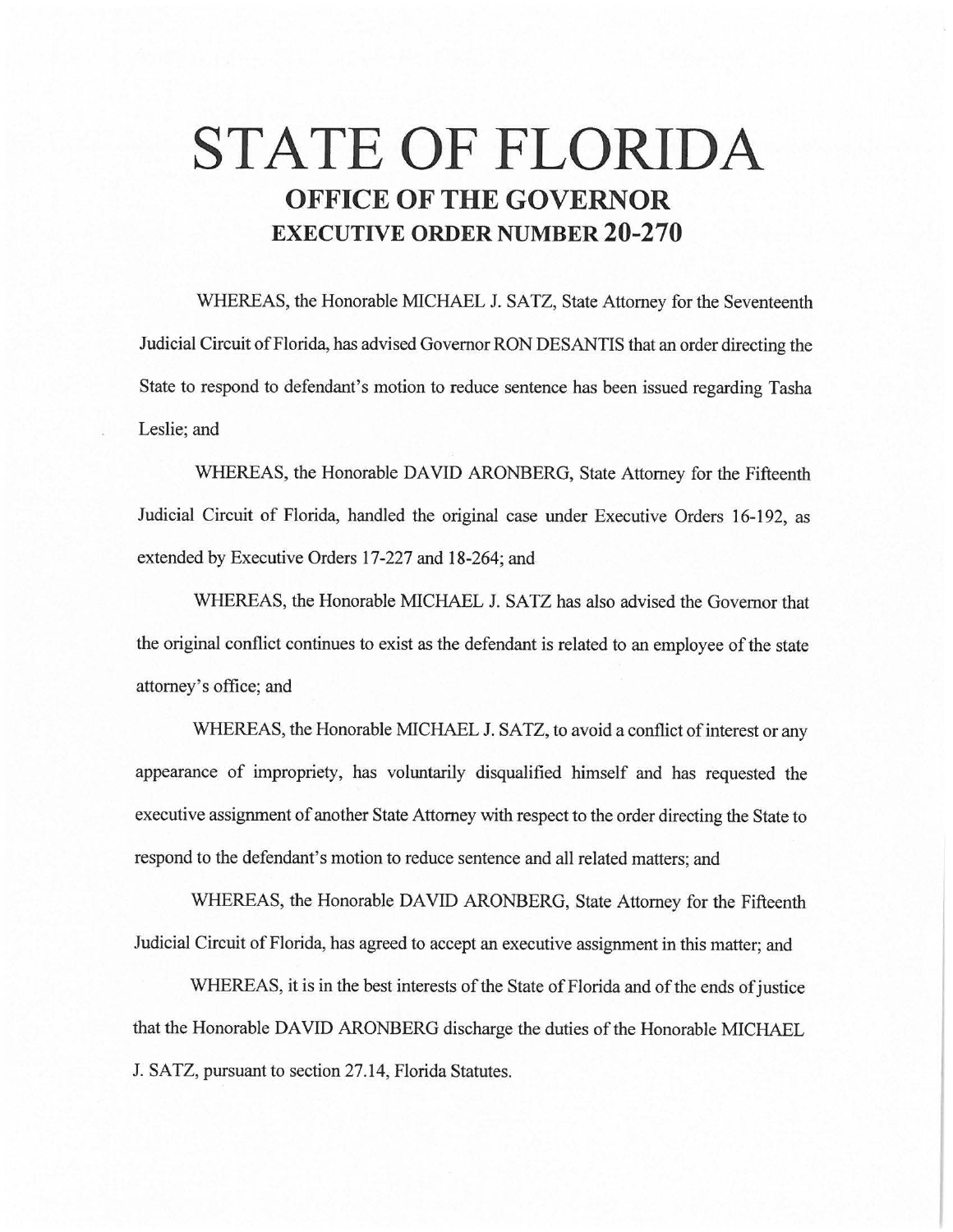NOW, THEREFORE, I, RON DESANTIS, Governor of Florida, in obedience to my solemn constitutional duty to "take care that the laws be faithfully executed," and pursuant to the Constitution and laws of the State of Florida, issue the following Executive Order, effective immediately:

#### Section 1.

The Honorable DAVID ARONBERG, State Attorney for the Fifteenth Judicial Circuit of Florida, referred to as the "Assigned State Attorney," is assigned to discharge the duties of the Honorable MICHAEL J. SATZ, State Attorney for the Seventeenth Judicial Circuit of Florida, as they relate to the order directing the state to respond to the defendant's motion to reduce sentence and all matters related to Tasha Leslie.

### Section 2.

The Assigned State Attorney or one or more Assistant State Attorneys and Investigators, who have been designated by the Assigned State Attorney, shall proceed immediately to the Seventeenth Judicial Circuit of Florida, and are vested with the authority to perform the duties prescribed herein.

### Section 3.

All residents of the Seventeenth Judicial Circuit are requested, and all public officials are directed, to cooperate and render whatever assistance is necessary to the Assigned State Attorney, so that justice may be served.

## Section 4.

The period of this Executive Assignment shall be for one (1) year, to and including October 23, 2021.